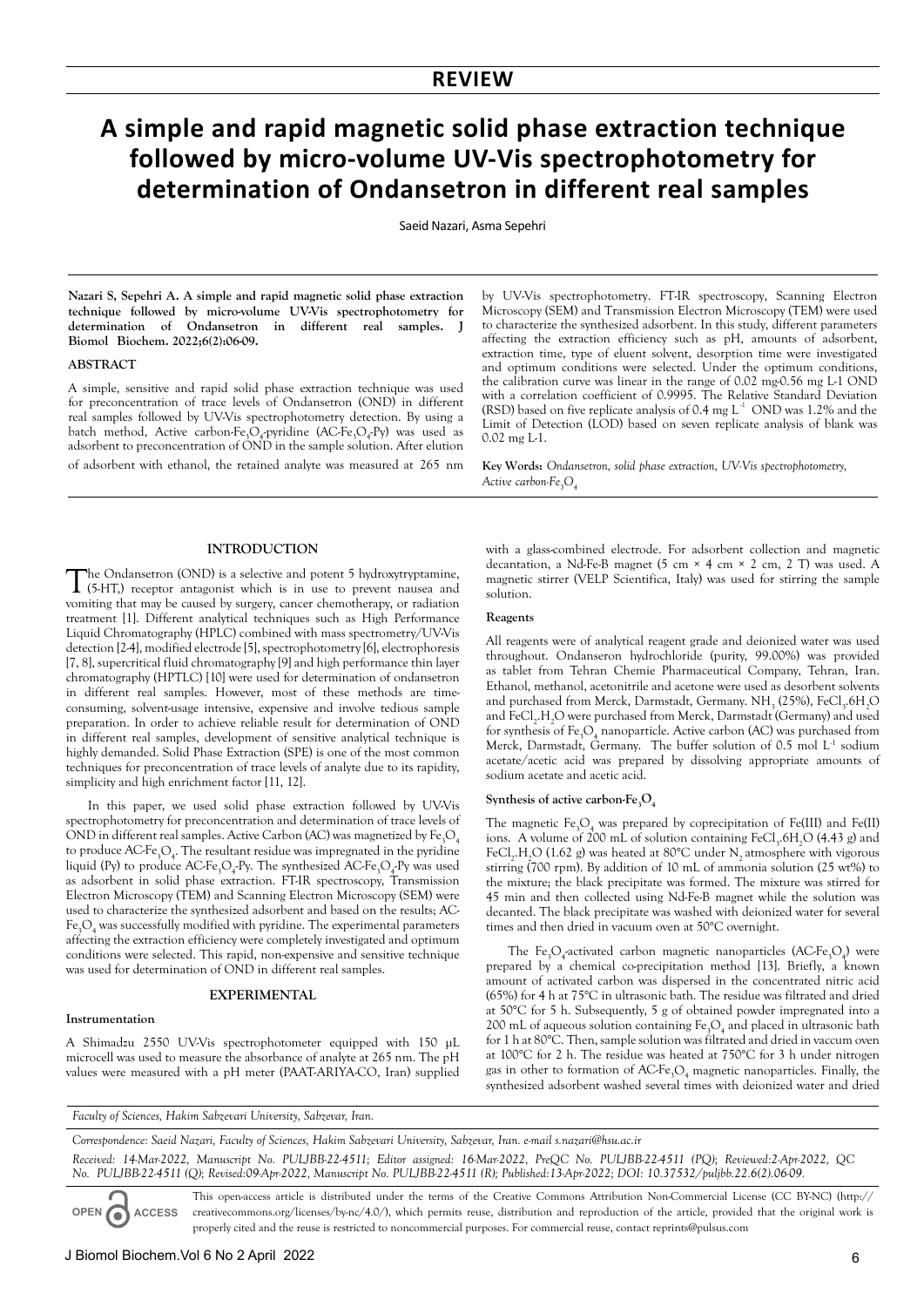at 80°C for 5 h.

# **Pyridine impregnated AC-Fe3O<sup>4</sup> (AC-Fe3O<sup>4</sup> -Py)**

2.0 g of  $Fe_{3}O_{4}$ -AC nanocomposite was impregnated in 20 mL of pyridine for 2 h under stirring. Subsequently, the precipitate was collected with magnetic field and decanted. The residue was washed several times with ethanol followed by deionized water to remove excess amounts of pyridine. Finally, pyridine impregnated  $\text{ACFe}_3\text{O}_4$  (AC-Fe<sub>3</sub>O<sub>4</sub>-Py) was dried in vacuum oven at 60°C overnight.

# **PREPARATION OF REAL SAMPLES**

## **Water and human serum samples**

Different water samples were collected from their local sources and analyzed for their OND content according to the microextraction procedure.

Human serum samples were obtained from healthy volunteers and stored frozen until assay. An aliquot of serum sample was mixed with acetonitrile to remove serum protein [5]. The mixture was vortex for 100 sec and centrifuged for 10 min at 6000 rpm. Finally, an aliquot of supernatant was diluted to five milliliter with buffer solution at pH 6 and analyzed for their OND content according to the preconcentration procedure.

#### **Preconcentration procedure**

Five milliliter of sample solution containing  $0.4$  mg  $L<sup>1</sup>$  OND was adjusted at pH 6 with 0.5 mol L<sup>1</sup> acetic acid buffer. Then, 0.003 g of adsorbent was added to the sample solution and stirred at 5000 rpm for 10 min. The  $ACFe.O<sup>4</sup>$ Py was then collected from the sample solution by a piece of permanent magnet. The supernatant was decanted follow by addition of 150 µL ethanol and it was stirred again for 8 min. Finally, the supernatant was transferred into the microcell and the ultra-violet spectrum was recorded against blank signal. The ultraviolet spectrum of OND was depicted in Figure 1. As it shown, 265 nm was selected as optimum wavelength for determination of OND**.**

#### **RESULTS AND DISCUSSIONS**

#### **Characteristics of adsorbent**

FT-IR spectroscopy, TEM and SEM images were used to characterize of synthesized  $\angle$ AC-Fe<sub>3</sub>O<sub>4</sub>Py. Figure 2. shows the FT-IR spectrum of AC- $Fe<sub>3</sub>O<sub>4</sub>$  Py. It is well documented that the adsorption of aromatic compounds on AC is due to interactions between the p electrons of the aromatic ring in the AC and the p electrons of the aromatic ring in the organic compound (Py). These interactions are known as p-p dispersion interactions. Pyridine can be adsorbed on AC by p-p dispersion interactions because pyridine is a p electron heteroaromatic compound. Consequently, the p-p dispersion interactions are very important on the pyridine adsorption on AC. As shown in Figure 2, a broad peak in 3100  $\text{cm}^4$ -3500  $\text{cm}^4$  can be assigned to OH on the surface of AC and Fe<sub>3</sub>O<sub>4</sub>. The peak at 565  $cm<sup>-1</sup>$  and 1080  $cm<sup>-1</sup>$  related to Fe-O and C-O-C epoxy group respectively; and the peak appeared in the region of 1620 cm-1-1650  $cm<sup>-1</sup>$  is due to  $C=N$  from the pyridine. Also, the images of scanning electron microscopy (SEM) and transmission electron microscopy (TEM) of adsorbent (AC-Fe<sub>3</sub>O<sub>4</sub>-Py) were shown in Figure 3. The SEM image shows a porous structure for adsorbent and as TEM image shows; the Fe $O<sub>4</sub>$ nanoparticles with the mean size of about 20 nm were successfully deposited on the surface of AC.

#### **Sample and sampling techniqu Effect of pH**





**Figure 1)** *Ultraviolet Spectrum of OND. Conditions 8 mgL-1 OND in ethanol*



**Figure 2)** *FT-IR spectrum of AC-Fe3O4-Py.*



**Figure 3)** (a) *SEM and (b) TEM images of synthesized AC-Fe3O4-Py.*

of 2-8. Based on the results are shown in Figure 4. maximum absorbance was obtained in the pH range of 5-7 and it reduces in pH below than 5 or higher than 7. It can be concluded that maximum extraction efficiency was obtained in neutral pH values and the extraction efficiency decreases in acidic and basic solutions. To explain this behavior, it should be considering that pyridinic nitrogen could activate the p electrons in C and therefore C has partial positive charge [15]. In neutral pH solution, OND as an electron donor compound could attract to the adsorbent. However, in basic solutions hydroxyl group could compete with OND and reduces the extraction efficiency. Also, in acidic solutions the repulsion between the positive protons of the surface of adsorbent and probably positive charges of OND molecule reduces the extraction efficiency [16]; therefore, pH 6 was selected as optimum pH values.

# **Effect of amounts of adsorbent**

The effect of amounts of AC-  $Fe<sub>3</sub>O<sub>4</sub>Py$  on the absorbance of OND was investigated in the range of 0.001  $g^0$ -0.01 g. The results are shown in Figure 5. Based on the results the maximum extraction efficiency was obtained in 0.003 g of adsorbent and no change in extraction efficiency was observed at higher amounts of adsorbent. Therefore, 0.003 g of AC-  $Fe_{3}O_{4}$ -Py was selected as optimum values.

## **Effect of type and volume of desorbent solvent**

In order to desorb OND from adsorbent, different desorbent solvents including methanol, ethanol, acetone and acetonitrile were tested. The results are shown in Figure 6. As the results shown, ethanol provides maximum extraction efficiency for desorbing of OND from adsorbent. Therefore, ethanol was selected as the desorbent solvent. Also, the effect of volume of ethanol on the absorbance of OND was studied in the range of 40 µL-400 µL. The results show that (Figure 7), the extraction efficiency reaches to its maximum in 150 µL of ethanol and it decreases gradually at higher volumes of ethanol which may be related to the dilution of desorbent solution. Therefore, 150 µL of ethanol was selected as the optimum desorbent volume.

### **Effect of extraction and desorbent time**

The effect of extraction time on the extraction efficiency of OND was studied in the range of 1 min-20 min. based on the results are shown in Figure. 8, the extraction efficiency reaches to its maximum value at 10 min and it remains constant afterwards. Therefore, 10 min extraction time was selected as the optimum extraction time. Also, the effect of desorbent time on the extraction efficiency of OND was studied in the range of 1 min-10 min. the results show that, 8 min desorbent time is adequate to reach the maximum extraction efficiency.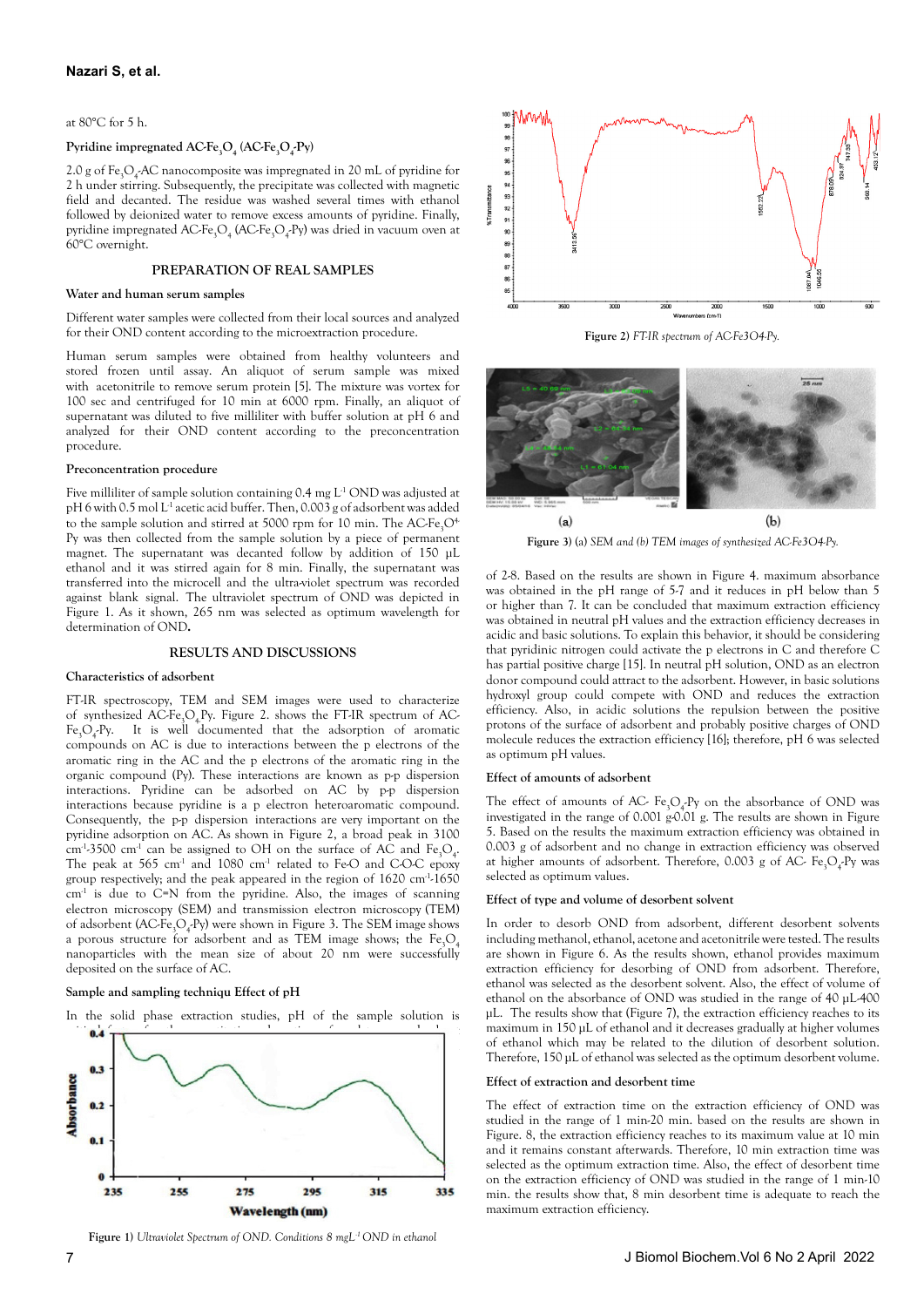

**Figure 4)** *Effect of pH on the absorbance of OND. Conditions: 0.4 mg L-1 OND, 0.003 g adsorbent, extraction time 10 min, 150 µL ethanol as desorbent solvent and desorption time 8 min.*



**Figure 5)** *Effect of amounts of adsorbent on the absorbance of OND. Conditions: 0.4 mg L-1 OND, pH 6, extraction time 10 min, 150 µL ethanol as desorbent solvent and desorption time 8 min.*



**Figure 6)** *Effect of type of desorbent solvent on the absorbance of OND. Conditions: 0.4 mg L-1 OND, 0.003 g adsorbent, extraction time 10 min and desorption time 8 min.*

# **Effect of stirrer rate**

The effect of stirrer rate on the absorbance of OND was studied in the range of 1200 rpm-10000 rpm with constant extraction time of 10 min. Based on the results; maximum absorbance was achieved in 5000 rpm and remained constant at higher stirrer rates. Therefore, 5000 rpm was selected as optimum stirrer rate.

## **Analytical figures of merit**

Under the optimum conditions, the calibration curve is linear in the range of 0.02 mgL-1-0.56 mgL-1 OND with a correlation coefficient 0.9995. The calibration equation is A=1.4552COND+0.0062 A is the absorbance of OND and C is the concentration of OND in mg  $L<sup>1</sup>$ . The relative standard



**Figure 7)** *Effect of volume of desorbent solvent on the absorbance of OND. Conditions: 0.4 mg L-1 OND, 0.003 g adsorbent, extraction time 10 min, ethanol as desorbent solvent and desorption time 8 min.*



**Figure 8)** *Effect of extraction time on the absorbance of OND. Conditions: 0.4 mg L -1 OND, 0.003 g adsorbent, 150 µL ethanol as desorbent solvent and desorption time 8 min.*

**Table** 1 **Results for the analysis of OND content in different real samples. Results (mean ± standard deviation based on three time replicate analysis)**

| <b>Sample</b>              | Added(mg L-1 | Founded (mg L <sup>-1</sup> ) Recovery % |      |
|----------------------------|--------------|------------------------------------------|------|
| Spring Water <sup>ab</sup> | -            | <b>ND</b>                                | -    |
|                            | 0.4          | $0.39 \pm 0.01$                          | 97.5 |
| Human Serum<br>(No.1)      | -            | ND                                       | -    |
|                            | 0.25         | $0.23 \pm 0.01$                          | 92   |
| Human Serum<br>(No.2)      |              | ND                                       | -    |
|                            | 0.25         | $0.24 \pm 0.01$                          | 96   |

deviation (RSD, %) based on five replicate analysis of 0.4 mg L-1 OND was 1.2%. The detection limit for OND found to be 0.02 mg  $L^1$  (n=7) and its Limit of Quantification (LOQ) was  $0.066$  mg L<sup>-1</sup> (n=7). The preconcentration factor (PF) defined as the volume of sample solution (5 mL) divided to the volume of desorbent solvent (150 µL) was 33. The enhancement factor (EF) was defined as the slope of calibration curve after preconcentration step to that of before calibration step was 21.5.

#### **Real sample analysis**

The literature recommends counselling of clients on physical activities before the commencement of the exercise. activity level need to be assessed and for adjustment the activities of cardiac clients according to age, gender and daily life such as driving, sexual activity, sports, gardening household tasks [16]. As part of physical activities, exercises for cardiac patients are also adjusted. In order to check the applicability of the method for determination of OND, different real sample including water and serum samples were analyzed and the results are demonstrated in Table 1. Also, spike method was performed to evaluate the validity of the method. The results show that, this technique has a good applicability for determination of trace levels of OND in human serum and water samples.

#### **CONCLUSION**

A rapid, non-expensive and sensitive solid phase extraction technique was applied to determine trace levels of OND in different real samples. Active carbon- $Fe_{3}O_{4}$ -Pyridine was synthesized and used as adsorbent in solid phase